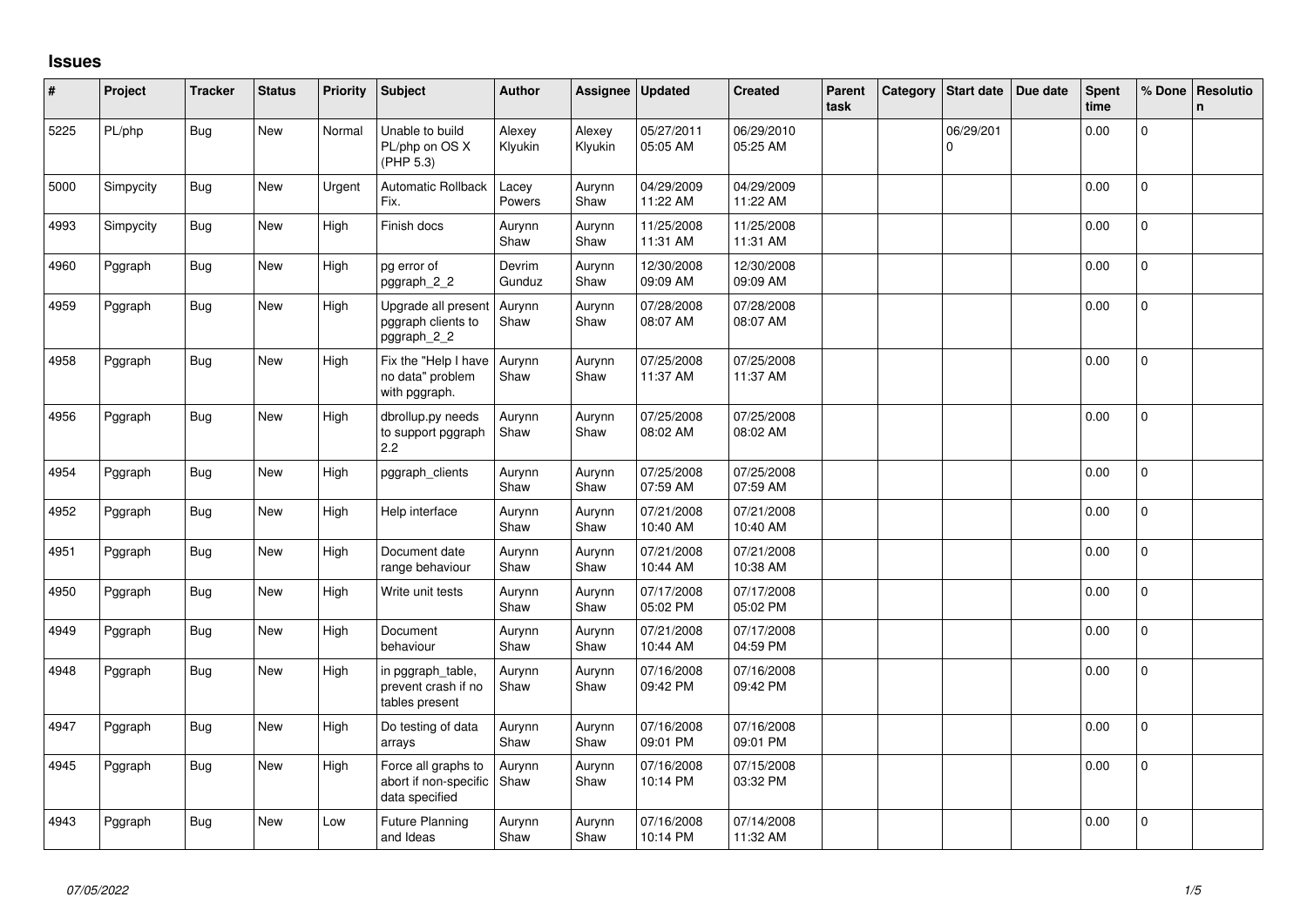| #    | Project             | <b>Tracker</b> | <b>Status</b> | <b>Priority</b> | <b>Subject</b>                                                               | <b>Author</b>        | Assignee       | <b>Updated</b>         | <b>Created</b>         | Parent<br>task | Category Start date | Due date | <b>Spent</b><br>time | % Done              | Resolutio<br>n. |
|------|---------------------|----------------|---------------|-----------------|------------------------------------------------------------------------------|----------------------|----------------|------------------------|------------------------|----------------|---------------------|----------|----------------------|---------------------|-----------------|
| 4940 | Pggraph             | Bug            | New           | High            | Remove prefixes                                                              | Aurynn<br>Shaw       | Aurynn<br>Shaw | 07/14/2008<br>11:05 AM | 07/14/2008<br>11:05 AM |                |                     |          | 0.00                 | 0                   |                 |
| 4937 | Pggraph             | Bug            | New           | High            | Modification of DB<br>Client code for date<br>ranges                         | Aurynn<br>Shaw       | Aurynn<br>Shaw | 07/16/2008<br>10:14 PM | 07/14/2008<br>10:45 AM |                |                     |          | 0.00                 | $\overline{0}$      |                 |
| 4936 | Pggraph             | <b>Bug</b>     | New           | High            | Modify averaging<br>functions                                                | Aurynn<br>Shaw       | Aurynn<br>Shaw | 07/14/2008<br>10:12 AM | 07/14/2008<br>10:11 AM |                |                     |          | 0.00                 | $\mathbf{0}$        |                 |
| 4872 | Odbcng              | <b>Bug</b>     | New           | High            | ODBCng +<br><b>UNICODE</b>                                                   | bford -              | bford -        | 04/24/2008<br>08:55 AM | 04/24/2008<br>08:55 AM |                |                     |          | 0.00                 | 0                   |                 |
| 5350 | PL/php              | <b>Bug</b>     | New           | Normal          | Fwd: Telcel red                                                              | briana26c -          |                | 11/09/2018<br>09:47 PM | 11/09/2018<br>09:47 PM |                |                     |          | 0.00                 | 0                   |                 |
| 5349 | PL/php              | <b>Bug</b>     | New           | Normal          | Telcel red                                                                   | briana26c -          |                | 11/04/2018<br>11:06 AM | 11/04/2018<br>11:06 AM |                |                     |          | 0.00                 | $\mathbf{0}$        |                 |
| 5345 | postgres_fdw        | <b>Bug</b>     | New           | Normal          | Follow-up                                                                    | Karen<br>Edwards     |                | 11/28/2017<br>03:16 PM | 11/28/2017<br>03:16 PM |                |                     |          | 0.00                 | $\overline{0}$      |                 |
| 5331 | postgresql-sn<br>ap | <b>Bug</b>     | New           | Normal          | PgBackRest                                                                   | Joshua<br>Drake      |                | 02/10/2017<br>09:56 AM | 02/10/2017<br>09:56 AM |                |                     |          | 0.00                 | $\mathbf 0$         |                 |
| 5328 | pitrtools           | <b>Bug</b>     | New           | High            | threaded_rsync.py:<br>--delete-excluded<br>causes all files to<br>be deleted | Eric<br>Worden       |                | 01/17/2017<br>10:48 AM | 01/17/2017<br>10:48 AM |                | 01/17/201<br>7      |          | 0.00                 | $\mathbf 0$         |                 |
| 5326 | postgres_fdw        | Bug            | New           | Normal          | <b>Ubuntu Users</b><br><b>Email List</b>                                     | Melony<br>Scheid     |                | 11/15/2016<br>07:03 AM | 11/15/2016<br>07:03 AM |                |                     |          | 0.00                 | 0                   |                 |
| 5318 | postgres_fdw        | Bug            | New           | Normal          | C-Level, VP-Level,<br>Directors and<br><b>Manager Contacts</b>               | <b>Tatum Lau</b>     |                | 06/08/2016<br>07:52 AM | 06/08/2016<br>07:52 AM |                |                     |          | 0.00                 | $\mathbf 0$         |                 |
| 5317 | postgres_fdw        | Bug            | New           | Normal          | Jonie Bittenbender                                                           | Jonie<br>Bittenbende |                | 01/26/2016<br>10:56 PM | 01/26/2016<br>10:56 PM |                |                     |          | 0.00                 | $\mathbf 0$         |                 |
| 5316 | postgres_fdw        | Bug            | New           | Normal          | (no subject)                                                                 | Julieta<br>Clubb     |                | 01/18/2016<br>04:11 AM | 01/18/2016<br>04:11 AM |                |                     |          | 0.00                 | $\mathbf 0$         |                 |
| 5312 | postgres_fdw        | Bug            | New           | Normal          | AutoDesk Users                                                               | Kina<br>Lawrence     |                | 03/09/2015<br>07:36 AM | 03/09/2015<br>07:36 AM |                |                     |          | 0.00                 | $\mathbf 0$         |                 |
| 5303 | postgres_fdw Bug    |                | New           | Normal          | [SPAM] Good<br>shoes good prices                                             | Alvherre -           |                | 05/11/2014<br>09:24 AM | 05/11/2014<br>09:24 AM |                |                     |          | 0.00                 | 0                   |                 |
| 5301 | postgres_fdw        | Bug            | New           | Normal          | My husband loves<br>Jacob & Co                                               | Postgres<br>fdw      |                | 05/08/2014<br>03:17 AM | 05/08/2014<br>03:17 AM |                |                     |          | 0.00                 | 0                   |                 |
| 5292 | postgres_fdw        | <b>Bug</b>     | New           | Normal          | [SPAM] Good<br>shoes good prices                                             | Ladyregina           |                | 04/11/2014<br>02:06 PM | 04/11/2014<br>02:06 PM |                |                     |          | 0.00                 | $\mathsf{O}\xspace$ |                 |
| 5291 | postgres_fdw Bug    |                | New           | Normal          | Great watches at<br>cut-prices                                               | Jkawasaki -          |                | 04/11/2014<br>07:30 AM | 04/11/2014<br>07:30 AM |                |                     |          | 0.00                 | $\mathsf{O}\xspace$ |                 |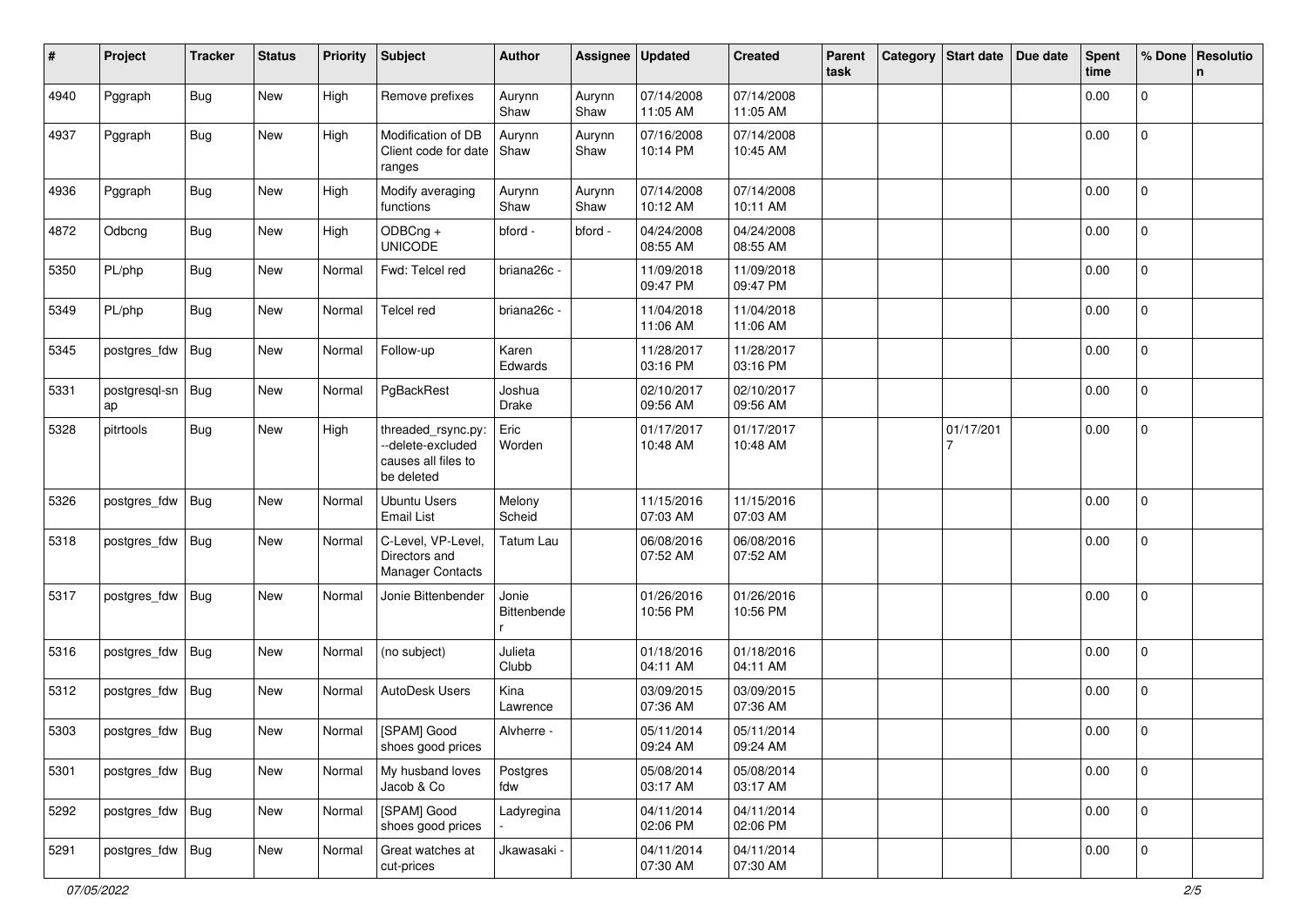| #    | Project   | <b>Tracker</b> | <b>Status</b>   | <b>Priority</b> | <b>Subject</b>                                                                                               | <b>Author</b>             | Assignee          | <b>Updated</b>         | <b>Created</b>         | Parent<br>task | Category Start date         | Due date                    | <b>Spent</b><br>time | % Done              | Resolutio<br>n |
|------|-----------|----------------|-----------------|-----------------|--------------------------------------------------------------------------------------------------------------|---------------------------|-------------------|------------------------|------------------------|----------------|-----------------------------|-----------------------------|----------------------|---------------------|----------------|
| 5260 | PL/php    | Bug            | New             | High            | The function could<br>not return varchar<br>string -- When<br>there is function<br>definition in<br>includes | anthony<br>chen           |                   | 11/04/2011<br>08:57 AM | 11/02/2011<br>11:16 PM |                | 11/02/201                   | 11/11/201                   | 0.00                 | $\overline{0}$      |                |
| 5258 | PL/php    | <b>Bug</b>     | <b>New</b>      | Normal          | Get rid of the<br>trusted PL/PHP                                                                             | Alexey<br>Klyukin         |                   | 05/27/2011<br>05:43 AM | 05/27/2011<br>05:43 AM |                | 05/27/201                   |                             | 0.00                 | $\overline{0}$      |                |
| 5255 | PL/php    | <b>Bug</b>     | New             | Normal          | support<br><b>TRUNCATE</b><br>triggers                                                                       | Álvaro<br>Herrera         |                   | 05/21/2011<br>04:29 PM | 05/21/2011<br>04:29 PM |                | 05/21/201                   |                             | 0.00                 | 0                   |                |
| 4972 | PL/php    | Bug            | In.<br>Progress | Normal          | array $PHP \lt\gt P$ g<br>conversion is<br>broken                                                            | Álvaro<br>Herrera         |                   | 05/21/2011<br>04:50 PM | 11/23/2005<br>11:48 AM |                |                             |                             | 0.00                 | $\Omega$            |                |
| 5265 | pitrtools | Feature        | New             | Normal          | Avoid the need to<br>manually edit<br>postgresql.conf<br>files                                               | Alexey<br>Klyukin         | Alexey<br>Klyukin | 05/22/2013<br>05:40 AM | 09/17/2012<br>04:13 AM |                | 09/17/201<br>$\overline{c}$ | 09/30/201<br>$\overline{2}$ | 0.00                 | $\mathbf{0}$        |                |
| 4979 | PL/php    | Feature        | In<br>Progress  | Normal          | Add support for<br>IN/OUT parameters                                                                         | Álvaro<br>Herrera         | Alexey<br>Klyukin | 09/14/2011<br>11:21 AM | 12/05/2005<br>07:37 AM |                |                             | 09/13/201                   | 0.00                 | $\overline{0}$      |                |
| 4933 | Pggraph   | Feature        | New             | Normal          | Feature requests,<br>pggraph                                                                                 | Aurynn<br>Shaw            | Aurynn<br>Shaw    | 03/12/2008<br>12:44 PM | 03/12/2008<br>12:44 PM |                |                             |                             | 0.00                 | $\mathbf{0}$        |                |
| 4932 | Pggraph   | Feature        | New             | Normal          | Have pggraph<br>directly access Wiki<br>passwords                                                            | Aurynn<br>Shaw            | Aurynn<br>Shaw    | 12/31/2007<br>10:28 AM | 12/31/2007<br>10:28 AM |                |                             |                             | 0.00                 | $\overline{0}$      |                |
| 4931 | Pggraph   | Feature        | New             | Normal          | Develop a nagios<br>plugin for pggraph<br>checks                                                             | Devrim<br>Gunduz          | Aurynn<br>Shaw    | 12/18/2007<br>07:24 PM | 12/18/2007<br>07:24 PM |                |                             |                             | 0.00                 | 0                   |                |
| 4926 | Pggraph   | Feature        | New             | Normal          | insert/update/delete   bford -                                                                               |                           | Aurynn<br>Shaw    | 12/26/2007<br>12:26 PM | 08/20/2007<br>04:15 PM |                |                             |                             | 0.00                 | $\Omega$            |                |
| 4925 | Pggraph   | Feature        | New             | Normal          | Allow graphing<br>specific intervals                                                                         | Darcy<br>Buskermole<br>n. | Aurynn<br>Shaw    | 10/16/2007<br>10:28 AM | 07/03/2007<br>08:28 AM |                |                             |                             | 0.00                 | $\overline{0}$      |                |
| 4915 | Pggraph   | Feature        | In<br>Progress  | Normal          | insert time should<br>be timestamptz                                                                         | Darcy<br>Buskermole<br>n  | Aurynn<br>Shaw    | 10/16/2007<br>09:45 AM | 03/21/2007<br>06:35 AM |                |                             |                             | 0.00                 | 0                   |                |
| 4914 | Pggraph   | Feature        | In<br>Progress  | Normal          | customer feedback                                                                                            | bford -                   | Aurynn<br>Shaw    | 08/20/2007<br>02:37 PM | 03/19/2007<br>08:54 PM |                |                             |                             | 0.00                 | $\mathbf 0$         |                |
| 4908 | Pggraph   | Feature        | In<br>Progress  | Normal          | Table statistics<br>tablename                                                                                | bford -                   | Aurynn<br>Shaw    | 08/20/2007<br>02:35 PM | 01/07/2007<br>07:26 PM |                |                             |                             | 0.00                 | $\mathbf 0$         |                |
| 4901 | Pggraph   | Feature        | New             | High            | pggraph_table<br>doesn't list tables                                                                         | bford -                   | Aurynn<br>Shaw    | 12/30/2008<br>01:56 PM | 12/29/2006<br>05:18 PM |                |                             |                             | 0.00                 | $\mathsf{O}\xspace$ |                |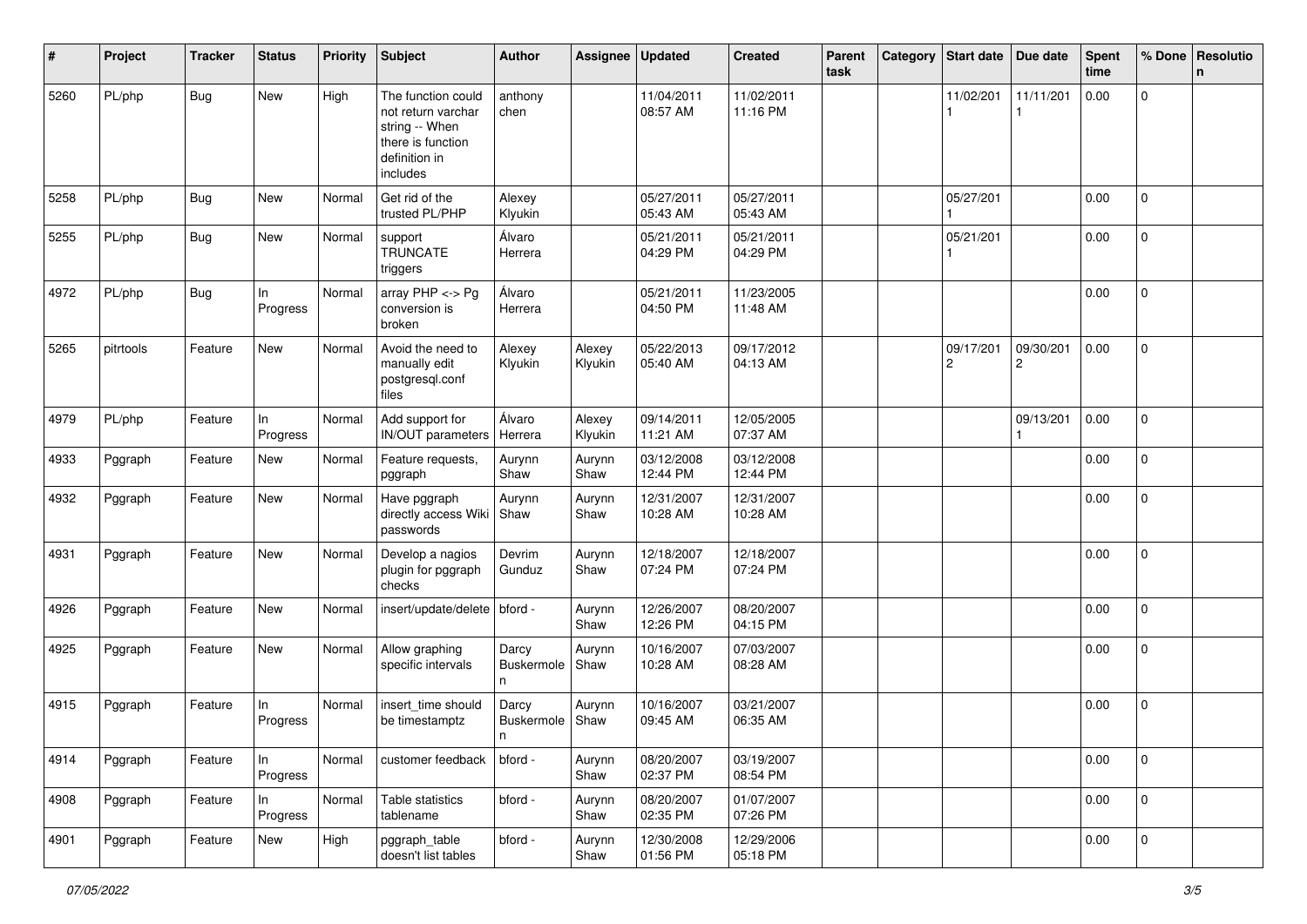| #    | Project                    | <b>Tracker</b> | <b>Status</b>  | <b>Priority</b> | <b>Subject</b>                                                    | <b>Author</b>            | Assignee          | <b>Updated</b>         | <b>Created</b>         | Parent<br>task | Category | Start date                  | Due date       | <b>Spent</b><br>time | % Done         | Resolutio<br>n |
|------|----------------------------|----------------|----------------|-----------------|-------------------------------------------------------------------|--------------------------|-------------------|------------------------|------------------------|----------------|----------|-----------------------------|----------------|----------------------|----------------|----------------|
| 4890 | Pggraph                    | Feature        | In<br>Progress | Normal          | new report(s)                                                     | Darcy<br>Buskermole<br>n | Aurynn<br>Shaw    | 10/16/2007<br>10:20 AM | 09/25/2006<br>10:36 PM |                |          |                             |                | 0.00                 | $\mathbf 0$    |                |
| 4873 | Odbcng                     | Feature        | New            | High            | Win64 version                                                     | bford -                  | bford -           | 07/23/2008<br>02:21 AM | 07/23/2008<br>02:21 AM |                |          |                             |                | 0.00                 | $\overline{0}$ |                |
| 4868 | Odbcng                     | Feature        | New            | High            | Test environment                                                  | bford -                  | bford -           | 11/28/2007<br>02:22 PM | 11/27/2007<br>08:48 PM |                |          |                             |                | 0.00                 | $\mathbf 0$    |                |
| 4866 | Odbcng                     | Feature        | New            | High            | please post test<br>cases                                         | bford -                  | bford -           | 11/16/2007<br>08:21 PM | 11/16/2007<br>08:21 PM |                |          |                             |                | 0.00                 | 0              |                |
| 5327 | postgresgl-sn<br>ap        | Feature        | In<br>Progress | Normal          | New snap<br>packages to be<br>created                             | Joshua<br>Drake          | Ivan<br>Lezhnjov  | 12/13/2016<br>08:36 AM | 12/09/2016<br>07:11 AM |                |          | 12/09/201<br>6              |                | 0.00                 | 40             |                |
| 5306 | pitrtools                  | Feature        | Feedback       | Normal          | Reimplementation<br>of queue                                      | Joshua A.<br>Drake       | Joshua<br>Drake   | 11/13/2014<br>10:12 AM | 05/13/2014<br>12:58 PM |                |          | 05/13/201                   |                | 0.00                 | 0              |                |
| 5315 | pitrtools                  | Feature        | New            | Normal          | cmd_standby: Data<br>Directory vs.<br>Configuration<br>Directory? | Michael<br>Vitale        | Michael<br>Vitale | 05/14/2015<br>03:57 PM | 05/14/2015<br>03:57 PM |                |          | 05/14/201<br>5              |                | 0.00                 | $\mathbf 0$    |                |
| 5259 | PL/php                     | Feature        | New            | Normal          | Add support for<br>anonymous DO<br>blocks.                        | Alexey<br>Klyukin        |                   | 05/27/2011<br>05:52 AM | 05/27/2011<br>05:52 AM |                |          | 05/27/201                   |                | 0.00                 | 0              |                |
| 5236 | PL/php                     | Feature        | <b>New</b>     | Normal          | pg_raise to PHP<br>Object                                         | Moisés P.<br>Sena        |                   | 07/29/2010<br>11:08 AM | 07/29/2010<br>11:07 AM |                |          | 07/29/201<br>$\Omega$       |                | 0.00                 | $\Omega$       |                |
| 5235 | PL/php                     | Feature        | New            | Normal          | SPI Object and not<br>function                                    | Moisés P.<br>Sena        |                   | 07/29/2010<br>10:48 AM | 07/29/2010<br>10:48 AM |                |          | 07/29/201<br>0              |                | 0.00                 | $\mathbf 0$    |                |
| 4984 | PL/php                     | Feature        | In<br>Progress | Normal          | Composite Type<br>Argument as table                               | bford -                  |                   | 05/21/2011<br>04:50 PM | 12/15/2005<br>03:38 AM |                |          |                             |                | 0.00                 | $\mathbf 0$    |                |
| 4967 | PL/php                     | Feature        | In<br>Progress | Normal          | Redesign memory<br>handling                                       | Álvaro<br>Herrera        |                   | 05/21/2011<br>04:50 PM | 11/16/2005<br>05:31 PM |                |          |                             |                | 0.00                 | $\mathbf 0$    |                |
| 5257 | postgres.js                | Support        | New            | Normal          | method to catch<br>error on<br>connection?                        | Rick<br>Harding          |                   | 05/26/2011<br>09:15 AM | 05/26/2011<br>09:15 AM |                |          | 05/26/201                   |                | 0.00                 | $\mathbf 0$    |                |
| 5340 | postgresql-sn<br>ap        | Task           | New            | Normal          | Change package<br>name                                            | Ivan<br>Lezhnjov         | Ivan<br>Lezhnjov  | 08/02/2017<br>11:44 PM | 08/02/2017<br>11:44 PM |                |          | 08/02/201                   | 08/04/201      | 0.00                 | 0              |                |
| 5339 | postgresql-sn   Task<br>ap |                | New            | Normal          | Explore tracks<br>feature                                         | Ivan<br>Lezhnjov         | Ivan<br>Lezhnjov  | 06/09/2017<br>03:47 AM | 06/09/2017<br>03:47 AM |                |          | 06/09/201<br>$\overline{7}$ | 06/16/201<br>7 | $\vert$ 0.00         | 0              |                |
| 5321 | postgresql-sn   Task<br>ap |                | New            | Normal          | Make postgres a<br>systemd daemon                                 | Ivan<br>Lezhnjov         |                   | 10/28/2016<br>06:34 AM | 10/28/2016<br>06:34 AM |                |          | 10/28/201<br>6              |                | 0.00                 | $\overline{0}$ |                |
| 5263 | pitrtools                  | Discussio<br>n | New            | Normal          | PITRTools ini<br>configuration files<br>are too complex           | Alexey<br>Klyukin        | Alexey<br>Klyukin | 05/22/2013<br>05:41 AM | 09/17/2012<br>04:03 AM |                |          | 09/17/201<br>$\overline{c}$ | 09/30/201<br>2 | 0.00                 | $\mathbf 0$    |                |